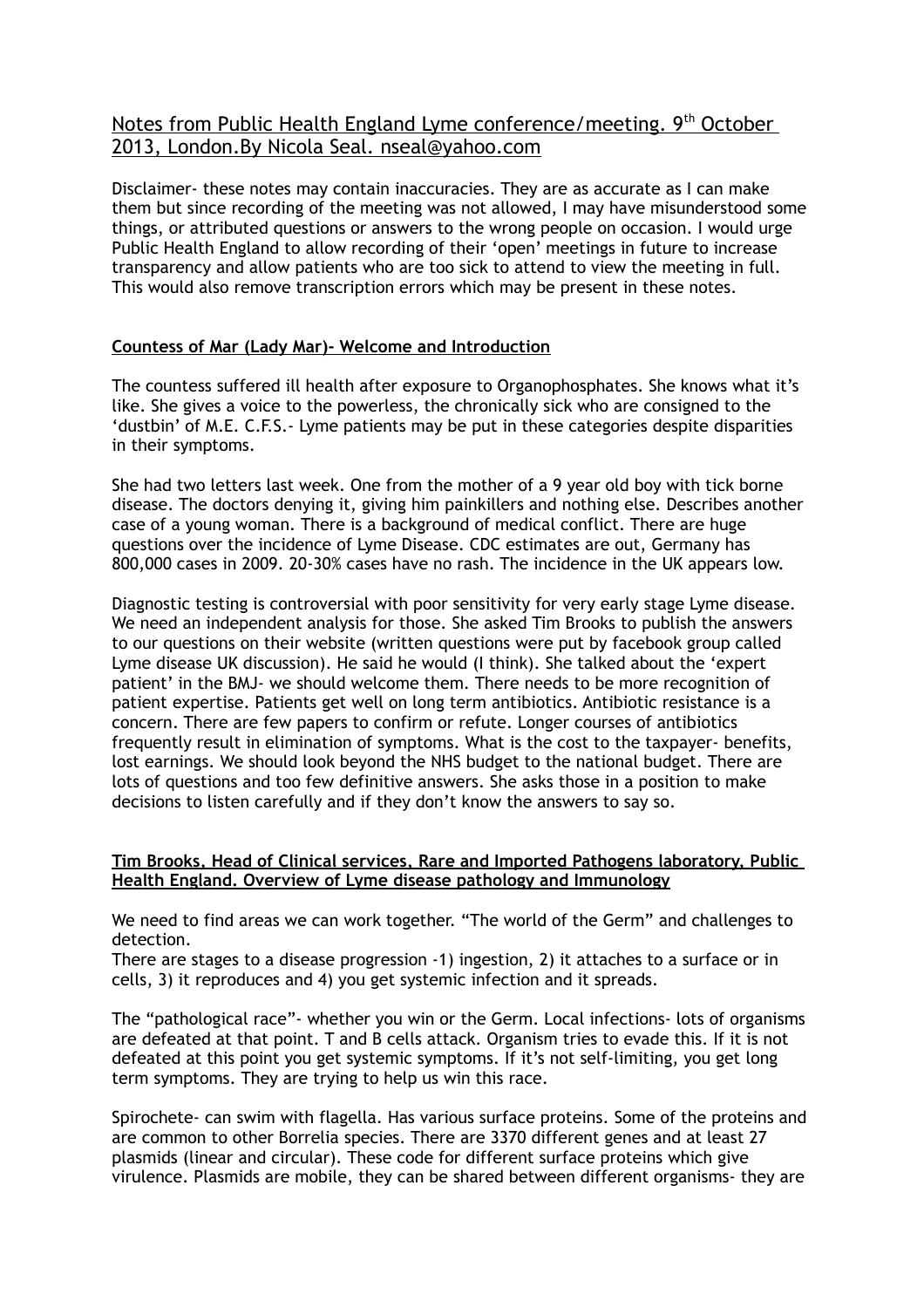also a mechanism for moving between hosts. This presents a challenge. A tick bites and Osp (Outer surface protein) A is replaced by Osp C. Spirochetes can take as little as 12 hours to get in the human- he recognises that it's a lot less than the textbooks say (not 24 hours). *My thoughts - publicise this fact to doctors!*

Osp C antibodies are transitory. The rash isn't there in 30% of cases. *(again- publicise this to doctors!)*. Antibody responses vary between people. Organism not in blood for very long, in CSF (cerebrospinal fluid) in a few cases. Can find it in ACA (acrodermatitis chronicum atrophans) skin biopsies but not in joints. ViSE protein – the C6 peptide is the antibody to this. Epitope switching- he recognises that the ViSE protein is constantly changing. Talks about Major Histocompatability Complex (MHC) and T-cell trigger complexes.

Persistence of symptoms – this could be due to tissue damage, ongoing immune reaction or untreated disease due to insufficient or no treatment and also there is possibility of reinfection. We need research to find out which of these is involved. *(my thoughtsacknowledgement of possibility of undertreatment and active infection- good!).* If the organism is there, we need to treat it. *(yes!)* Infection with Borrelia burgdorferi may be asymptomatic, can cause EM rash, can cause infection with no rash, can cause disseminated disease, can abort at any stage. The immune response may be abrogated by treatment, may not appear if disease self-limits early, does not protect against reinfection, is present in established infection but may be variable.

# **Stella Huyshe-Shires, Chair, Lyme Disease Action. Short and Long term wins in Lyme Disease.**

She was given the title for this talk. This conference is about participation. One win is under our belt- we are here in this room talking but there is still a long way to go. James Lind Alliance (JLA)- thre were 957 questions submitted about the uncertainties, 47% of those were out of scope- they were about policy, epidemiology, other tick borne disease, clinician awareness. That is the sort of question we are dealing with this afternoon. Results of JLA- 81 unique questions of which 7 had a known answer. There were 69 true uncertainties published. They thought they'd made progress. Clinicians seemed not interested and some patients didn't see the point. There is a gulf between clinicians who 'know that 21 days of antibiotics will cure lyme disease' and patients on the other side who know months of antibiotics are needed. Inbetween are GP's. We have to close the gulf. Can we ALL acknowledge the uncertainties, not them and us. Stop the suspicion. Makes a plea to the rest of us to change the culture. Patients and doctors have to stop making assumptions about each other.

The uncertainties are logged on the DUETS database. They struggled to get doctors involved in the JLA process. Some clinicians think there are no problems and that the guidelines are fine.

EFNS (European Federation of Neurological Sciences) guidelines – if you read it, 3/5 recommendations are opinion and not based on evidence, because the evidence is not there. The UK has NICE (National institute for Clinical Excellence) guidelines (CKS- clinical knowledge summaries), but for anything other than EM rash, they say 'refer to an expert' but don't say who those experts are. Who are these people? Patients are spread thinly between infectious diseases doctors.

BIA position statement (British Infection Association)- this recommends doxycycline 100mg once a day for Lyme arthritis. This doesn't even reach MIC (minimum Inhibitory concentration) in tissues. They are a risk to patient health. Misleading and inaccurate. BIA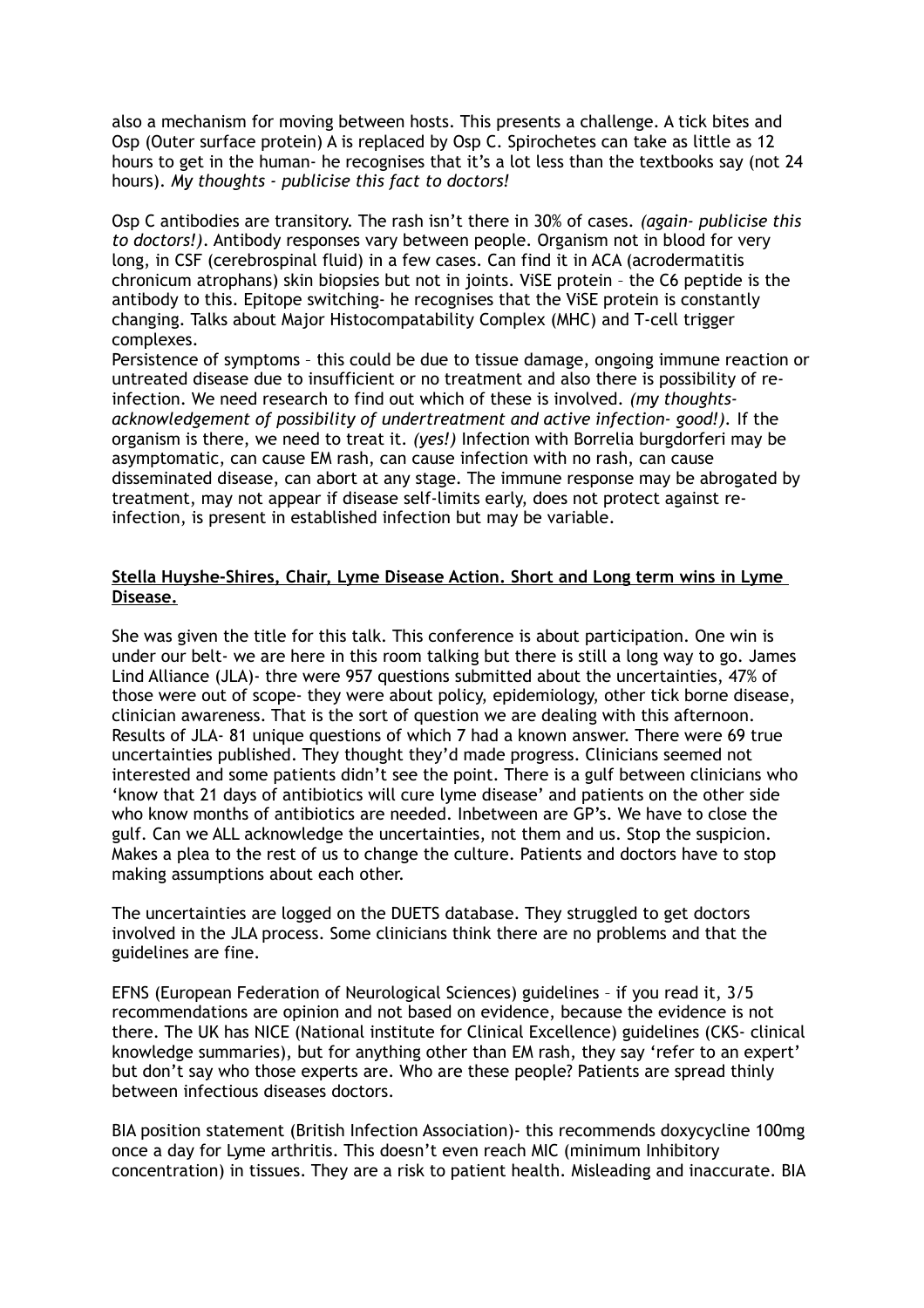apparently peer reviewed it, maybe that the peers reviewing it didn't know it was wrong. Use expert patients!! Harness them. Remove the BIA position statement from the RIPL website- it reinforces distrust from patients. Stop using it as if it is guidelines. If it were on the Lyme Disease Action website, they would lose their accreditation.

EFNS guidelines – look at the response rate- 25% of patients didn't respond to Doxycyclineso not great. The response criteria was complete recovery at 12 months or persisting remission in 24 months - is this acknowledgement of persistence? Absence of OBJECTIVE symptoms – so headache, numbness etc doesn't count. What about patient based outcomes – your reflexes are ok, you are cured. No. We need to look at what is important to the patient.

She is asking the policy makers to put patients at the heart of it all. Lyme Disease Action knows more about Lyme disease than most Infectious Disease consultants. They now have a medics support line. Healthcare is done with us not to us. Can someone please promote LDA support services? Looks to panel. No link to LDA on the Health Protection Agency Website – ramblers yes- not LDA.

Are we having some regional centres of expertise? Please involve LDA in training and designing of these services. Remember the patient voice! A lot has been achieved in the last 12 months. The elephant in the room- the Ad hoc international Lyme group. Which was formed to denigrate patients. They had to mount a socio-political offensive. This is not just an academic journey for patients - there has been the death of at least one patient. Attitudes. Troubled waters need calming. There could be one quick win - if not an apology, she wants acknowledgement that they could have done better and acted sooner. Today is a good start but it's not over yet. Let's keep this boat afloat together.

#### **Wendy Fox, Chair of Borrelia and Associated Diseases- UK (BADA-UK) The patients need for scientific integrity**

What BADA does- awareness- educational exhibits, advice service mostly prevention but also diagnosis and treatment and patient support. She thinks she is cured but is permanently paralysed. Call for scientific integrity. There is a lack of awareness about ticks and Lyme disease and treatment in general public, doctors and vets. Showed pictures of deer keds, thrips, leech all sent into Bada mistaken for ticks. HPA website- most GP's are not aware that Lyme disease is everywhere- patients get told "there is no Lyme here". Lack of awareness that ticks can be very small. People don't realise ticks bite people as well as animals. Symptoms- on web- patients self diagnose. GP's not always aware of EM rash. Classic target and more homogenous lesions. Google is a quagmire. Difficult to navigate. Good and bad info. Patients are turning to private testing routes. Potential for misleading routes. Talks about unvalidated tests. Talks about snake oil and inaccurate info on various website. Talks about a hair test and other inaccurate info. What is post Lyme disease syndrome? Patients can end up in alternative therapies. Can suffer adverse effects from these treatments, salt/vit C protocol. Miracle mineral supplement (MMS).

#### (*My thoughts- I feel she labours this point too much, and it makes patients sound like they are all pursuing weird treatment and diagnostic options-I think that is only a minority of patients)*

Out of 100 patient support cases last year... present statistics... Further research is necessary, we need evidence based medicine. Without it, patients may pursue unvalidated treatments and tests, and doctors may continue to prescribe inappropriately.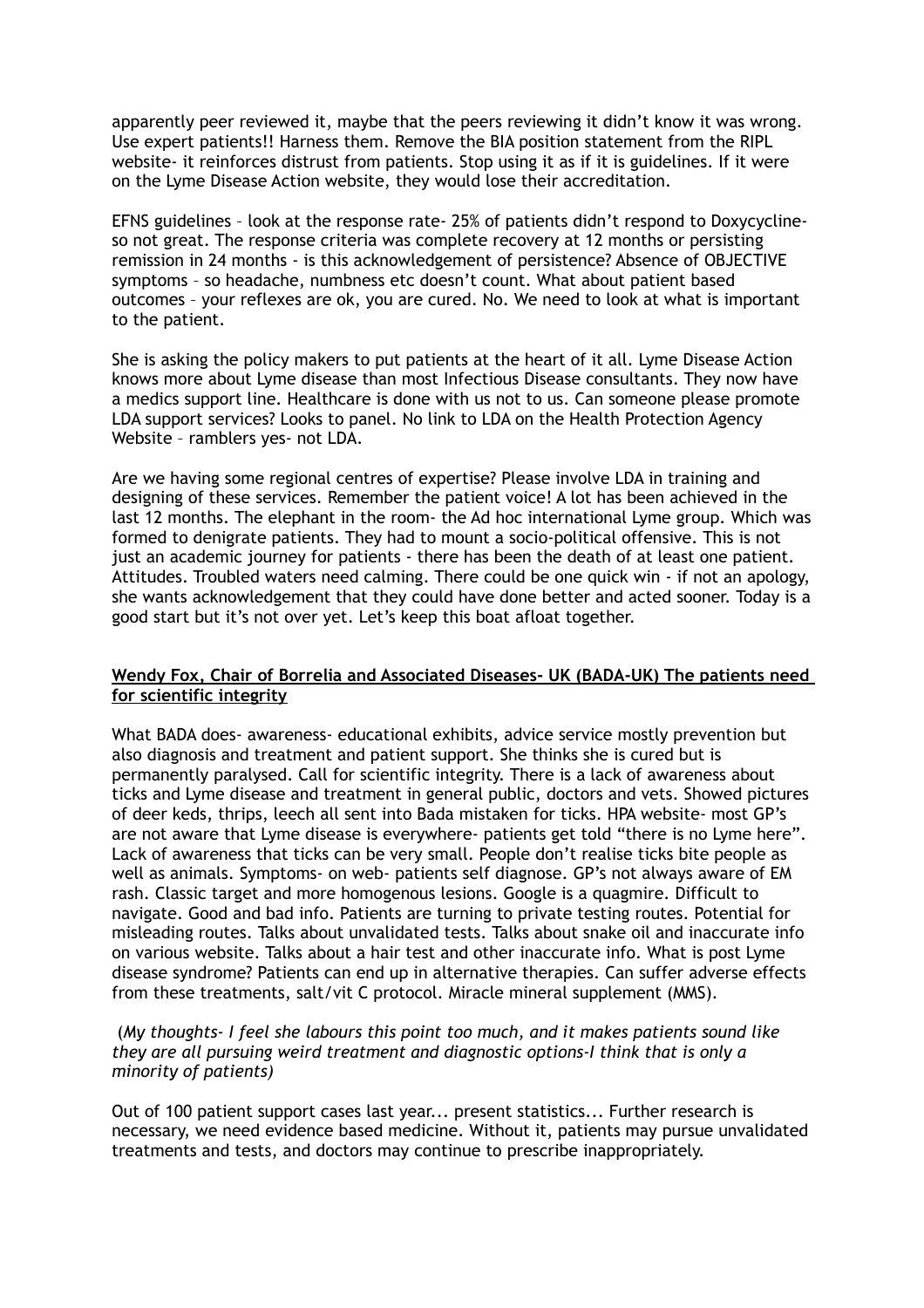#### **Tim Brooks. Rare and Imported Pathogens Laboratory (RIPL) RIPL assays and services.**

We work with a wide range of diseases- about 100 diseases most are vector borne/zoonotic. 24 hour helpline for physicians. Treat Lyme differently- mass production started  $1<sup>st</sup>$  June 2012. All automated. They use C6 elisa combined IGG, IGM virastripe. Blots are printed. Simple to interpret and can be run by machine. Unprinted blots are harder to interpret and there is more varation between technicians. Subjective. Tests for various coinfections- Bartonella, Ricketsia, Anaplasma/Ehrlichia, Babesia, other tick borne diseases, PCR- skin is best, blood CSF and synovium, biological limitations. Culture was at one time the gold standard- new techniques available now which are maybe better *(My thoughts- really?? ALL antibody tests rely on sufficient antibody production - sometimes doesn't happen - what about ALS/Sapi culture testing?).*They report the results in a detailed format *(my thoughts - much better than simply positive or negative and probably an improvement on what was reported in the past but how many are negative at ELISA stage and are the actual levels of antibody in ELISA reported?- i.e. it might be near cutoff point, doctors should be told the levels if poss.)*

The duck test. About 12,000 tests done in one year (12-13). 4187 virastripe blots done in same year. *(My thoughts- so that looks like about one third of ELISAs were positive or equivocal)*. RIPL service helpline for clinicians and the clinic starting with Dryden. They do need to update website. They don't take direct enquiries from patients but will take calls from doctors and it's ok if patients are in the same room as the doctor. Their aim is to find out what we are ill with. What is causing the symptoms. They will treat credible cases even if not every dot is crossed.

## **Roger Evans. Consultant clinical scientist, NHS Highland (based at Raigmore, Inverness). Lyme disease in Scotland.**

His colleague couldn't be here today because she has Lyme disease. (*I think?*). 2003 Lyme Borreliosis testing lab was established in Inverness. 1995- 2 step testing protocol was established. They cross charge different NHS boards for testing, There is no central funding. They processed about 5000 samples in 2011. Now, in 2013, they test all of Scotland, previous to that two health boards sent their bloods elsewhere *(my thoughtsthis included Grampian- my area- this was because the consultant in charge has 'links' with SOC, despite raigmore having developed tests tailored to Scottish strains)*.

2011 and 2012 saw a drop off in numbers, why? GP's are treating EM rash without testing now. GP's are aware in NHS highland and perhaps there was a drop in the tick population in 2011- European data suggests this.

Scotland, Lyme borreliosis is not a notifiable disease but Borrelia burgdorferi is a notifiable organism- odd!!!

All first time western blot positive vases are reported. Current practice is to send questionnaires to GP's. Does a positive western blot = active Lyme borreliosis?. Figures need revising- likely to be higher. There is under-reporting. GP's don't always report or send samples in. GP's are diagnosing clinically. GP's are estimating the figres are ten times higher. There is a PhD running to look for active infection with western blot. Need to revise reporting- need to include EM/cases that are not tested/seronegative.

Project on tick collections. 25 isolates and 7 identifiable species so far. Collections from Urchany had 19%, Culloden had 5.4% and Inverness had 16.7 % Bb prevalence. & wer culture positive and PCR negative. We don't know what some of these species are *(my thoughts- evidence for novel species in UK?? And quite high infection rates of Borrelia in*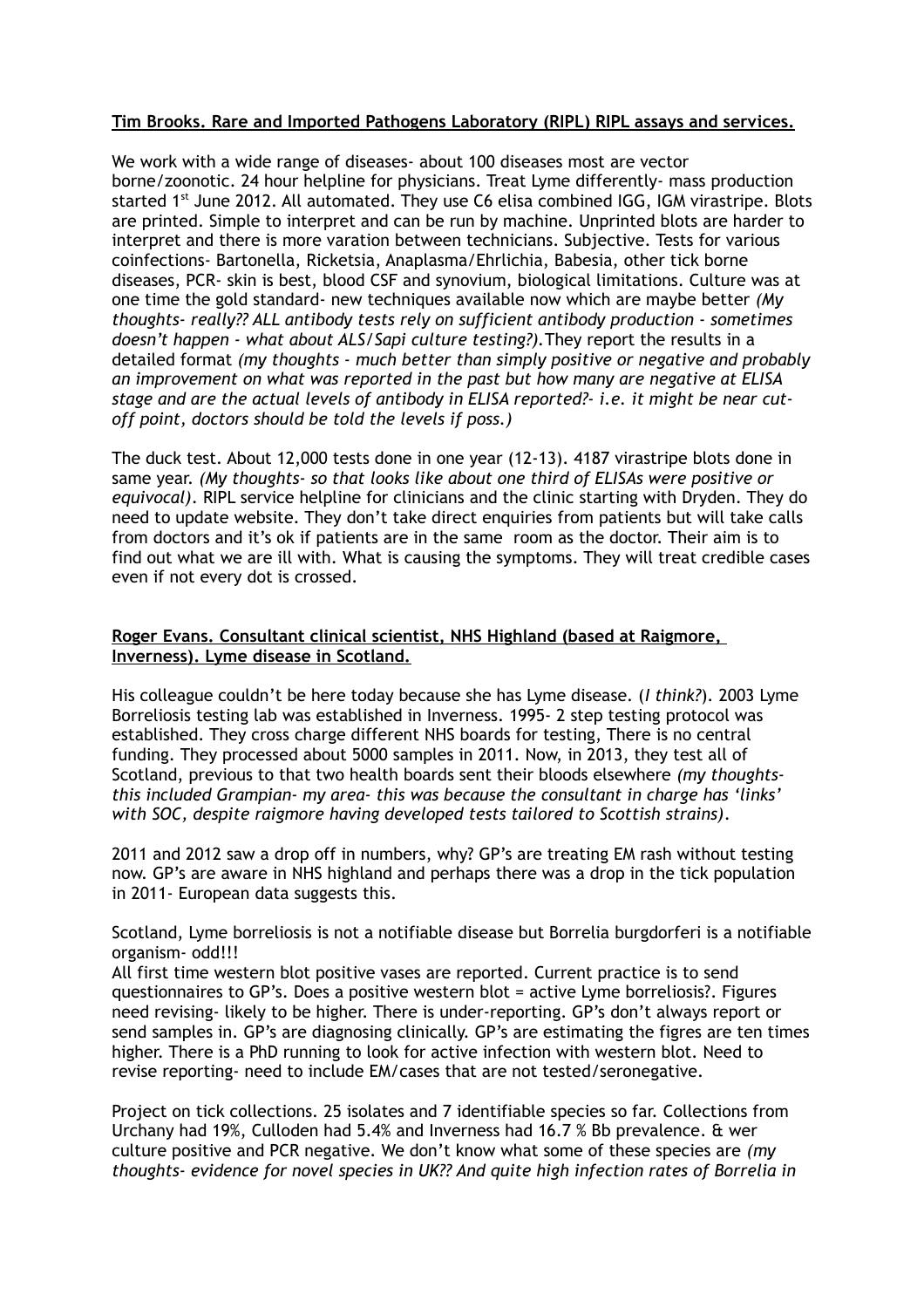*ticks).* They are not myamoti- as PCR is based on a flagellin gene that can detect this species. Is the Borrelia geneome changing over time?

Addressing the need for active infection marker. Need to revise the epidemiology- tip of iceberg- they need to consider other tick borne infections in Scotland. *(my thoughtsgreat! Forward thinking, Seems keen to develop and expand the labs capabilitiesproactive in development of science)*.

Question from floor- c6 ELISA? Yes, then WB. They report indeterminates.

Q. Do they they do interlab validation between themselves and RIPL? He says they should do this and have had meeting with RIPL to discuss. It is now a commercial assay, not an in house western blot as previously as they have now got lower staff numbers and it's less labour intensive. It's also CE marked on commercial assay. *(my thoughts-I wonder if this had meant a reduction in sensitivity as the old in house assay was tailored to Scottish strains).*

# **Iain Farmer- G.P based in Fort Augustus, Perth and Kinross. Lyme as a GP sees it.**

His practice covers the great glen, skye, invermoriston etc, a large area, 300 sq miles.

He sees patients who consistently get bitten and then some just don't. Most Lyme they see is in locals- tourists go home before they develop symptoms.

1984- no Lyme seen in his patients. Something happened about that time, new strain, increase in virulence? 1986, started seeing EM rashes. Before that, no issues with Lyme disease, old shepherds don't recall a problem. Last few weeks he's seen few cases EM rashes. They never see a bullseye rash, always a pink blush rash- uniform- not very raised, not hot, can be very faint. Usually just a pinkyness that spread. They don't do testing on these people- no point. " test is rubbish anyway" (got applause!).

10993 – first patient with second stage Lyme- cranial nerve involvement/palsy. They very rarely see late/second stage, mostly EM rashes. Treated this man with ceftriaxone and he got better. He joined the highland research group- wanted to look at a prevalence for positive tests- no-one wanted to do the study- no research done. He's saying there needs to be more interest in it. Financially a huge issue- tourism, lost earnings. Deer in gardens, dogs are tick collectors. We need more research. Don't know the proportion of positive patients. Need test for active Lyme disease versus past disease, need to know proportion of infected ticks.

*My thoughts- looks like this doctor and possibly highland GP's are way ahead of the game.*

# **Alistair Miller- Consultant physician, Tropical and Infectious Diseases Unit, Liverpool.**

Sees about 20-30 patients per annum but increasing. Treat on clinical diagnosis with 14 days doxycycline. Has a CFS (Chronic fatigue syndrome) clinic. They have a dedicated 'therapy team'. Serology is often not positive. They see disseminated Lyme, mainly neurological. They also see patients who don't have any evidence of Lyme disease. Cites Huppertz et al. 1999 89% EM rash. Late Lyme disease is skin, cardiac, neurological. ACA is rare, mainly women, afzelli. Cardiac Lyme – he has never seen a case- extremely rare- *(My thoughts- well, several members of the audience including myself have cardiac Lyme, so he's just not looking properly- biased, IDSA tripe).*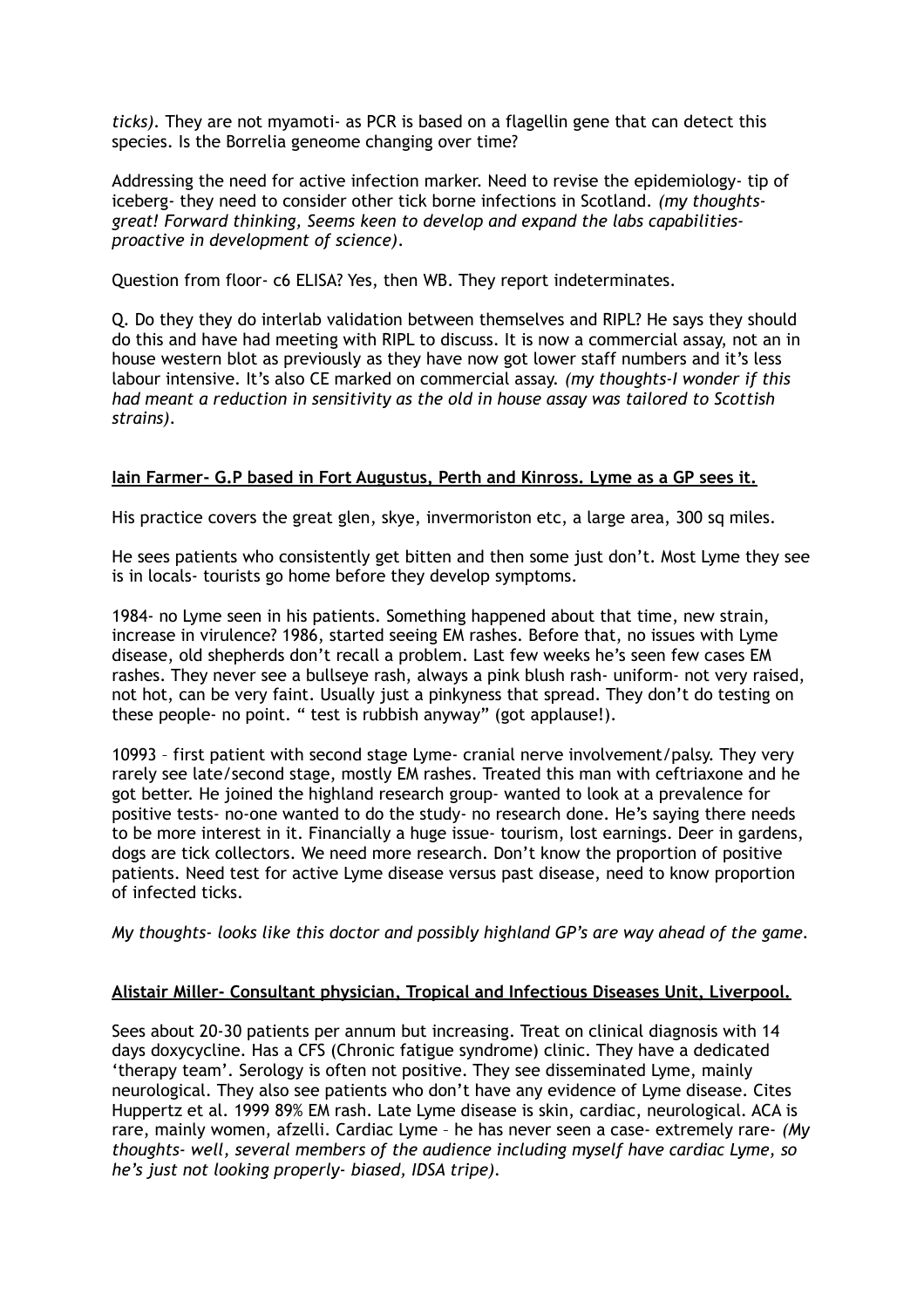Early Lyme Neuroborreliosis. Lymphocytic meningitis. Painful radiculopathy, cranial nerve. Late Lyme Neuroborreliosis- similar to early but sometimes with encephalitic signs and peripheral neuropathy, but very rare *(my thoughts- a room full of these very rare people are sitting infront of you Dr Miller)*

Primary treatment for localised EM- doxy 100mg BD for 14 days, or Amoxycillin/cefuroxime for 14 days. Cites IDSA and BIA guidelines. Then his own study, cottle, Miller 115 patients referred to him over 5 years. 25% "didn't have Lyme" and were referred to CFS services (my thoughts- the bin). Wants to get rid of Chronic Lyme as a term, comnfusing because it can refer to late disseminated disease, PTLDS (Post treatment Lyme disease syndrome).

There is no evidence of benefit from prolonged antibiotics. 10-20% of those treated with Lyme Disease have residual symptoms that are like CFS. Post infectious syndromes happen in other diseases. Aetiology pathogenesis is uncertain. There are arguments against chronic Lyme disease. Antibodies decline over time, "no evidence that organisms can hide anywhere" and evade the immune response. *(my thoughts - good god, this man needs to do some serious reading and patients should steer well clear of him).* Patients are receiving inappropriate antibiotics in the private sector with negative effects and costly and they are relying on benefits. "serology is almost always positive in Lyme disease patients". (*my thoughts- yes, in HIS lyme patients because he clearly won't consider seronegative patients- circular reasoning-is ignoring all the evidence, contradiction of Tim brooks' words and a ton of data on seronegativity. After, in the coffee break I gave him a review paper on persistence mechanisms in Lyme (Berndtson 2013) and tried to give him the rhesus macaques Embers paper but he said he'd already read that- I said, oh really, because you said there was no evidence for persistence mechanisms in Lyme?)*

#### **Matthew Dryden, consultant microbiologist and specialist in infection, RIPL, PHE. A Lyme clinic in Winchester.**

We need more research. He has had a long interest in Lyme disease. He wants the clinic to be part of a national network of lyme disease Infectious Diseases expertise. There are pediatric Infectious Disease Lyme disease specialists in Southampton.

Winchester is a pilot clinic- the funding still to be established. He has until December to get it going and he may go back to his normal duties if it gets no funding.

He has seen an increase in Lyme disease over the years. 1992-2012, numbers have gone up. The incidence varies in Winchester, rate per 100,000 popln is now up to 18/100,000- v high incidence rate for UK but not as high as mainland Europe.

Variety of EM rash appearance, very varied in appearance, big, small, faint, inflamed. Most common in children and middle aged adults. Lag phase, 2-3 weeks before symptoms and often a lag before serology. 70% present with a rash, 16% neurological. They want urgent referrals and to monitor the evolution of serology over the course of the disease. They will do biopsies of the EM rash and monitor clinical progress.

What is Chronic Lyme Disease? Is it another infection? No one patient is the same. There are in his experience, two diseases. The first is Lyme disease- clear cut, positive serology, objective signs. The there are the other patients- chronic-no objective signs, negative serology, often don't get better with short term antibiotics. He wants to get to the bottom of it. Seems polarised, says two types of diseases are very different.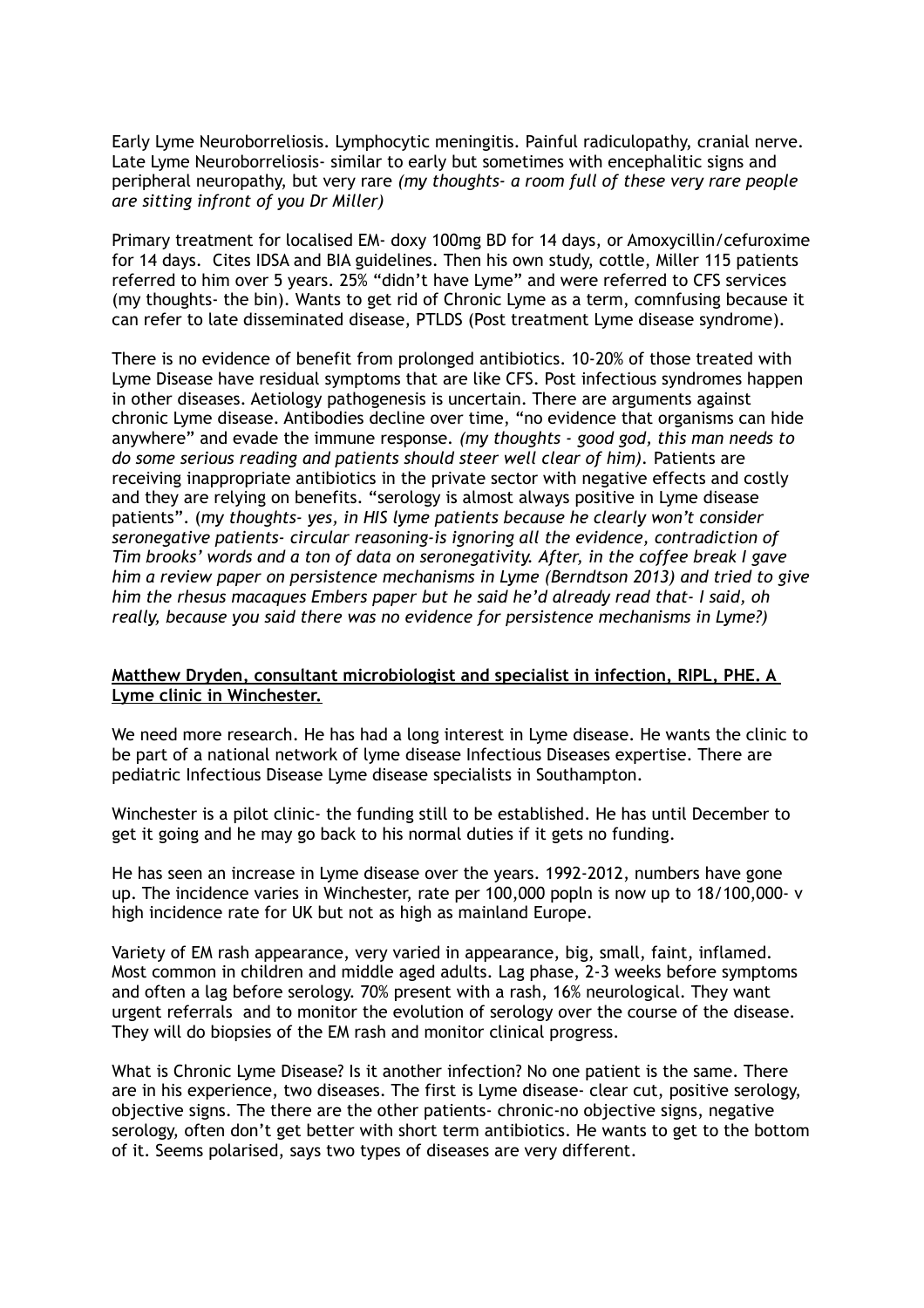Chronic/persisting infections all leave clear pathological signals but persistent/chronic Lyme disease doesn't have this- they can't find the organism.

Shows slide with numbers of Lyme patients seen in Winchester clinic in Sept 12. 11 with Lyme, 12 with CAN (Chronic Arthropod-borne Neuropathy). They want to look for unknown pathogens and give aclinical assessment. He wants to see strong association with LDA and wants the funding to continue after December. *(My thoughts- quite low numbers, about half his referrals were chronic and interesting terminology, implies they all had Neuropathy in common)*

Stella asked a question- how does he want to collaborate with LDA? I didn't record the answer. Pediatric doctor in audience- emphasising the need to develop pathways and care for children.

*My thoughts – if you have nothing to lose (i.e. aren't currently receiving treatment from your GP or other NHS source and can't afford private treatment), then try to get a referral to his clinic. You might get several months of antibiotics, he might find coinfections and treat them to a limited extent, he can see you and learn- if he never sees complex patients he is not going to learn about them. Don't expect the kind of treatment you would get from an LLMD though - he has a lot to learn.*

#### **Jackie Duggan – Principal Scientist, Special Initiatives, RIPL, PHE.- (she develops new technologies).Next Generation Assays.**

Microscopy – not recommended. Culture- poor success rate- low numbers of organisms in blood. *(my thoughts- do they know about the Sapi/ALS culture test?)*. PCR- low sensitivity. IFA (Immunoflourescence assay) lacks specificity and is subjective. ELISAS are automated and easy. C6 ELISA does not elicit a very high IgM response. They sample share with other labs to cross quality control and validate tests.

Assay development- culture. They don't currently do this but they want to do this using the same method that Inverness do *(my thoughts- I wasn't aware Inverness did culturethat's progressive)*. They want to do this so they can grow different strains for validation. However it might be possible to use a few for diagnostic purposes.

They have the Abbott-Plex machine which is a PCR/Mass Spec. It can assay 8000 organisms. Can detect all Borrelia strains as well as other pathogens. Uses DNA hybridisation to concentrate DNA from blood. RIPL is one of 8 labs worldwide with this machine. It is currently taken off the market due to problems with the software. They lists the coinfections it can detect- Anaplasma/Babesia/Bartonella?Coxiella?Ehrlichia etc. Agreement with Abbott for 2 year evaluation- tesing it against clinical assays and other assays and to look for other tick borne infections in Lyme negative samples.

Limitation- will only detect pathogen is it is there in sufficient numbers but Abbott are doing a concentration method.

They are planning clinical studies- recruit volunteers to follow their immune response at different stages of the disease. Recruitment will be through GP's and primary care centres from early to late disease. Blood samples, skin biopsies etc. *(My thoughts- this is a study worth conducting, I hope they are aware that the immune response in early disease can be undulatory and that they won't automatically prevent seronegative patients from being in the study and the selection criteria will include clinically suspected cases)*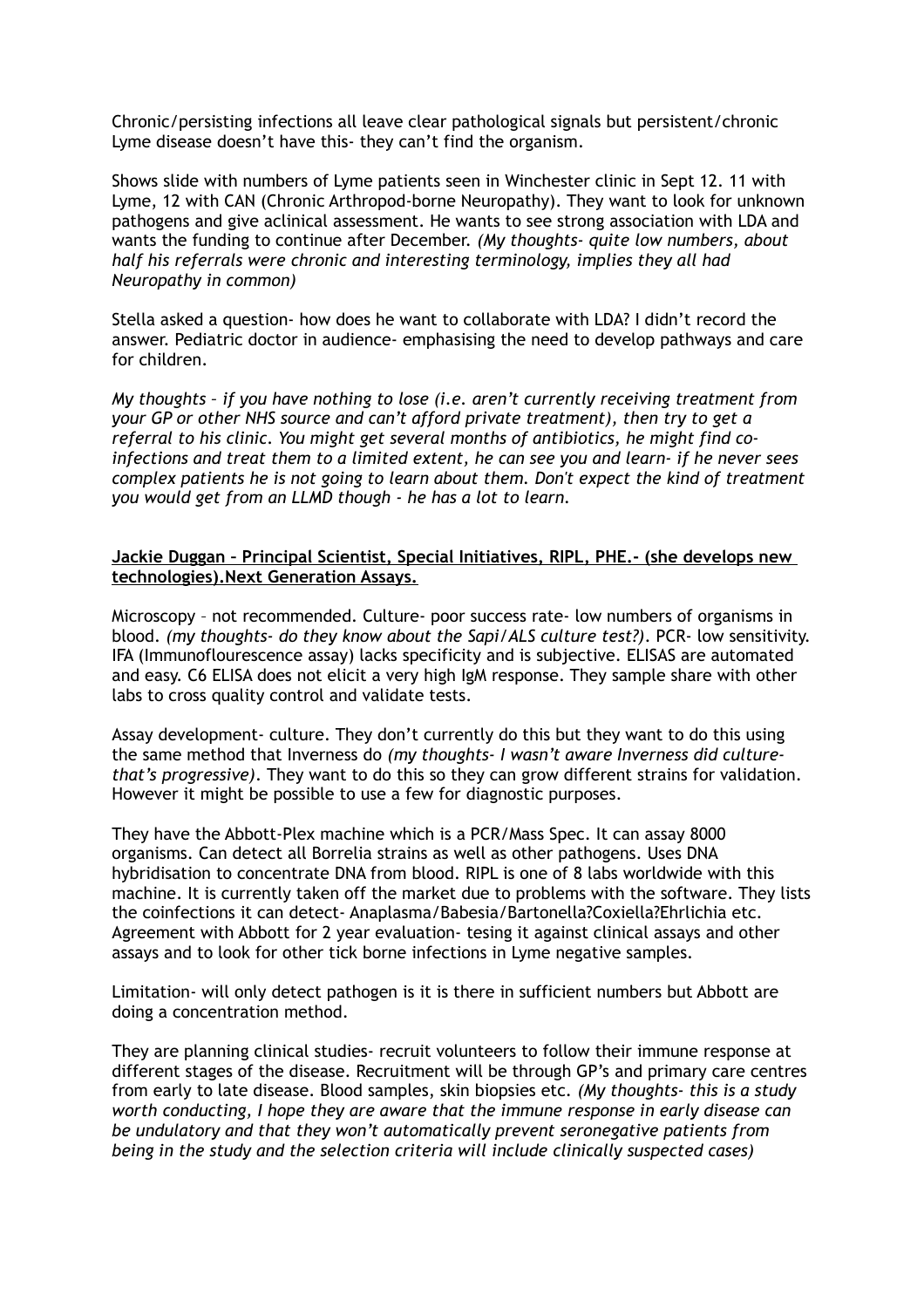They want to look at different proteins within Borrelia and use Microarrays. They have not got enough funding.

I asked if they will include seronegative patients in their study following the immune response over time and they said yes, they would.

#### **Amanda Semper- Scientific programmes manager, RIPL, PHE. Beyond the next generation- data mining and T-cells.**

Current analysis of virastripe blots- for IgM they say it's a positive result if 1 of 5 bands is greater than the cut off threshold.

For IgG it's if 3 of 12 bands is positive.

Variation in band intensity holds more information. Patterns of bands and relative intensity gives more information for disease progression over time (serial samples). Different stages of the disease- they might data mine their data to look for patterns and see how the test results might compare with the clinical picture.

Early diagnostic tests are challenging as you are relying on antibody responses- B cells and T cells are slow to develop. The innate immune response is more rapid but relatively non specific. It just recognises 'foreign proteins'. There are some cells called invariant natural killer T cells which have moderate specificity- they recognise glycolipids and could be useful. T cells are a focus for new tests. A memory T cell proliferates when it encounters a *Borrelia* antigen. LTT and T cell proliferation assays also LTTM ELISA (a bit like LTT).

These assays work in a research setting and are valuable for that. They have been investigated as diagnostic tools but there is no scientific consensus as to it's value as a diagnostic test, there is conflicting data. It has poor specificity. Can be a false negative with poor sensitivity. May be useful for monitoring the treatment course *(my thoughtsthis is what BCA mainly use them for)*. They may have a role in early disease. She thinks LTT should only be run in parallel with other tests- serology etc.

The interferon gamma Elispot (elispot/immunospot/ispot lyme) these are newer, there is less data on them. Rapid but haven't been thoroughly investigated as diagnostic tools and there is no consensus in the data. Spirofind from Boulder diagnostics an innate responsepattern within Borrelia being recognised- cytokines- non specific? They are testing it. It is cumbersome to use not likely to be a useful diagnostic test.

# **Jolylon Medlock- Head of medical entomology and zoonoses ecology, PHE.**

#### *Please note- I was writing questions to be submitted for the panel at this point so took few notes. The slides are relatively self-explanatory anyway.*

Black striped mouse is in continental Europe not UK- it's a very good hosts for ticks and Borrelia burgdorferi, much higher numbers of ticks and spirochetes than other micemaybe one reason why the UK figures are lower than the rest of mainland Europe? Deer and sheep are dilution hosts but can get co- feeding and infection between ticks if they feed within 9 cm of each other.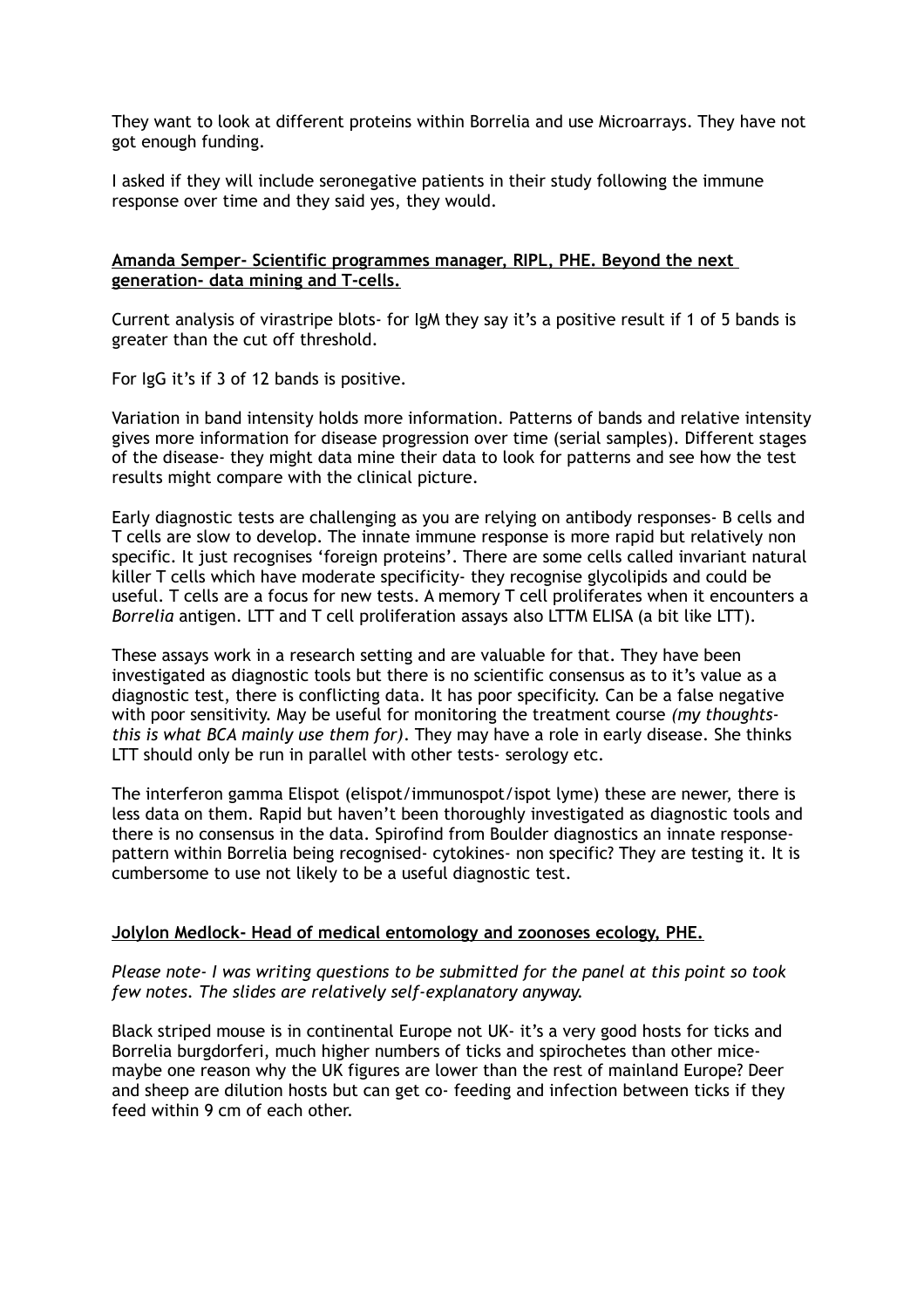## **Robert Smith- Clinical Scientist (Zoonoses), Health protection division, Public Health Wales. Epidemiology of Lyme in England and Wales**

Passive and enhanced surveillance since 2010. England and Wales are required to notify all lab diagnoses of Lyme borreliosis to PHE but not all places/cases are reported. The enhanced surveillance was via questionnaires which were sent by sounthampton to doctors until 2003 when doctors topped being bothered to return the questionnaires. Other labs didn't always report their lab confirmed cases to HPA. 1201 serologically confirmed cases in 2011, 1163 in 2012 in UK. 2000-3000 cases per year expected overall. *(My thoughts- this 2-3000 estimate has not changed for many years despite the confirmed numbers rising and they differ from the 5 to 10 times underestimate suggested by Raigmore)*.

There has been an overall increasing trend in the past few years which is partly reporting bias, partly genuine increase in tick populations in some parts of the UK, expanding deer ranged, milder winters, damp summers, increased recreational activities outdoors, increased numbers of imported cases, UK population going abroad and migrants from highly endemic areas. Lyme Neuroborreliosis has stayed steady over the last 5 years. He says this is good- sentinel (??). Much lower numbers than most of the rest of Europe. *(My thoughts- could have been taken straight off the HPA website- outdated information/attitude and no mention of under recording, doesn't seem progressive and interested in improving like the Scottish epidemiologist. Ridiculous to stop enhanced recording just because clinicians got bored, try something else or make it easier for them)*

# **Panel questions the Panel consisted of Roger, Stella, Matt, Tim, Alastair, Warren and the Scottish GP though questions were mainly for Stella, Tim and Matthew.**

Q- will there be a nationwide re-education programme for GP's in light of the new research emerging?

Stella- difficult for GP's, they need short info. The LDA are doing a GP training video through RCGP- they need CPD points and this 20 minute video is being produced for thatthey hope GP's will do it. PHE have put a leaflet out LDA want PHE to continue *(My Thoughts- PHE leaflet was super-brief, not at all sufficient and not very useful)*

Q- Alastair Miller mentioned that 33% of his patients their diagnosis was undetermined but they definitely didn't have Lyme, was he happy about this?

Tim Brooks- not we are not happy, we are working to close the gaps. Alastair Miller- no, we can't make them better, not possible to achieve a diagnosis- non specific symptomsfulfilled CFS criteria. *(My thoughts- open your mind, do some reading Dr Miller and you might find that you can diagnose more of your patients rather than consigning them to the CFS bin)*

Q- who in the UK knows how to treat active Lyme with co-infections? And if you can't, will you bring in experts from abroad?

Answer (I did not record who)- Bartonella is not uncommon but they've not found much Babesia at the Liverpool School. Knowledge resides in the UK.

Q- how long should you treat Lyme for- an arbitrary time or until all symptoms have gone?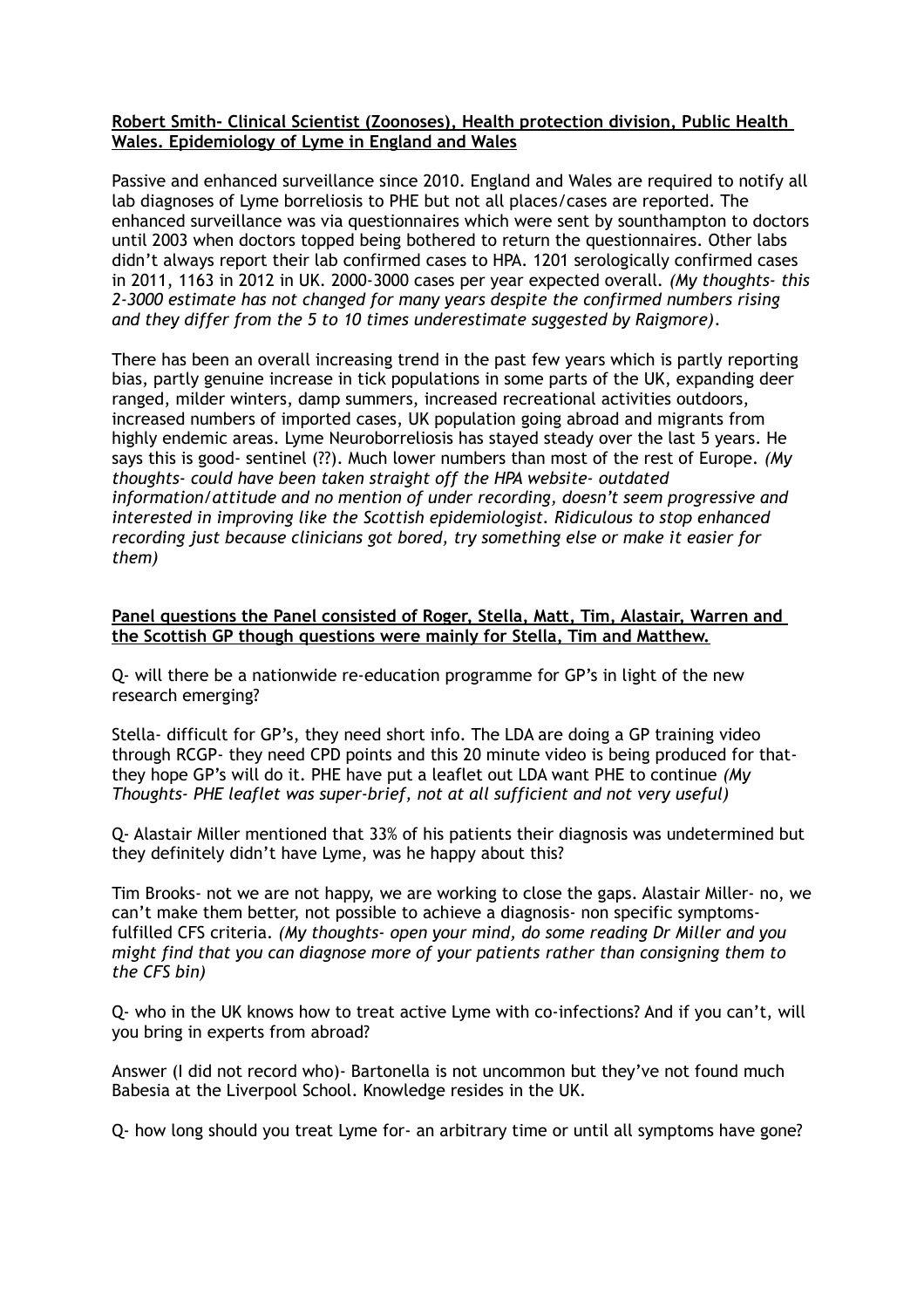Matt Dryden- there are lots of guidelines, we follow international guidelines. We treat with short courses of antibiotics. He talked to some people at lunch- interesting that some people need longer courses of antibiotics and wax and wane- need more research.

Q (one of my questions)– Will Dr Drydens clinic prescribe long term antibiotics (more than 3 months) for patients if they are benefiting from them? Since there is uncertainty about whether persistent Lyme is due to ongoing infection or not. If patients relapse when taken off antibiotics, will they be given a repeat course?

Matt Dryden - Should be wary of lab results- you may not believe it but we respect that everyone is different. I'm not going to deny antibiotics if the weight of evidence is enough if there is benefit but need evidence of Lyme disease with clinical diagnosis- if EM rashdon't hesitate to treat with short courses of antibiotics- there is very little evidence that prolonged antibiotics has any benefit.

*(my thoughts- he seems to be wavering here, not entirely IDSA obsessed)*

Stella- there are no good quality European trials.

Q- Reliance of US labs- if people go to the states, how reliable is that?

Answer (didn't record who) People go to get overseas testing because they get a negative in the UK and they think they've got Lyme disease. The BCA has no accreditation- not specific to Lyme disease, doing the patient a disservice with unaccredited labs- better off investing in something else? *(my thoughts- BCA is awaiting accreditation certificate, it's pending. Igenex are accredited to the extent that they are accepted by many state health boards and have two insurance companies accepting their results. They are not FDA accredited because they refuse to use the flawed FDA/CDC criteria for western blots. They chose this question because it was an easy opportunity to criticise private testing).*

Q. from the floor- someone pointing out that there is a difference between accredited labs and accredited tests.

PHE- we have instances of CE marked tests being used inappropriately. Data needs to be made public from these labs so we can see the data- it needs to be published *(My thoughts- totally agree, but this also needs to be applied to NHS testing- total transparency is needed.)*Tests for Borrelia need to be specific, false negatives and false positives- both are bad. All tests need to be interpreted in the correct clinical context. (Someone from the floor points out that BCA do also use clinical picture, they diagnose with a range of tests and symptoms, you have to have two initial consultations there for a diagnosis).

Alastair Miller- testing if no symptoms or exposure to Lyme disease, don't test. Talks about a doctor (GP) who used microscopy to diagnose patients and was investigated by GMC. A test is a point in time, responses evolve. *(My thoughts-We all know who he is talking about. If they really looked at what other labs are doing re microscopy, they might find it a valuable tool- for instance the Romanian lab that uses it or Dr Alan Macdonalds work. I agree, it's time consuming and probably not going to be useful as a routine screening test but for serious/complex/persistent cases and research purposes, it's potentially usefuldon't write it off so easily)*

Q. - Tony Bent- It should not be down to LDA and BADA to educate medics – it's an important role and public health should not be left to charities and it shouldn't be, negative blood test, you haven't got Lyme, PHE need to do more.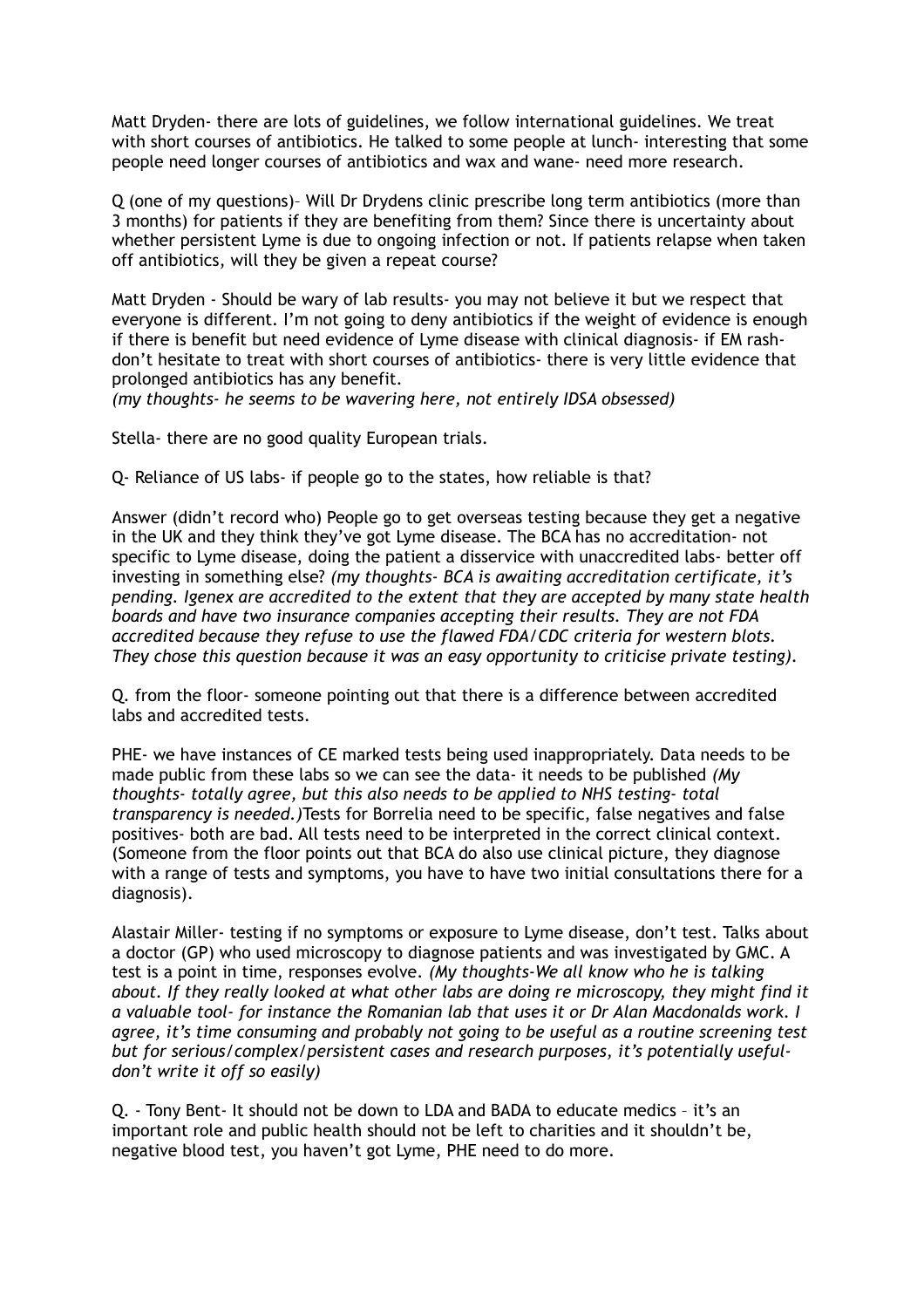Then there was a discussion on education, I pointed out that there would be one quick, easy win if PHE would disseminate LDA's booklet on Neuroborreliosis- which I said has the information standard and might be very helpful to GP's. Stella said she'd like it to go to neurologists as they are the ones dealing with neurological symptoms. The lady from PHE said it was dependant on funding. I said that the booklet had already been produced (I think she was looking for excuses). A GP in the audience then said that GP's might be sceptical about information from a patient led organisation, so it needs to be PHE actively endorsing the LDA information.

Q . from Andrew Gold – convalescent serology of Chronic fatigue syndrome (CFS) had been mentioned – we need a formalised follow up process, at the moment it is all individually done and what are the outcomes for people?

Alastair Miller replied- Cognitive behavioural therapy for Chronic fatigue- 30% improve, 30% recover and 30% have no benefit from it. This is thoroughly recorded for CFS, unless we do it as a research project, we don't have the money to do follow-up.

Stella said that through the JLA process documenting uncertainties, they would be (or he could?) asking for funding from NHR for research like that.

Q. from Joanne Drayson – Dr Dryden has given patients aproforma to complete before they come to his clinic- a good idea- LDA could help fine tune that. This could be a way of following people up- by getting them to fill in the same pro-forma months/years down the line- cheaper than face to face consult.

Matt Dryden- possibly we can do that. It is important to define what chronic Lyme is. It's a non-specific illness-nebulous- what are we dealing with? Regular serological tests may help.

Joanne Drayson- there are GP's and a few doctors in the UK who have had personal experience of Lyme- can you work with them in your clinic?

Matt Dryden – yes (!)

Q. – what are your plans for a network of clinics?

Matt Dryden – across the country there are a network of ID doctors and paediatric ID clinics. Resource around the country already. We want to define what the clinical cases are.

Q- CDC have recently revised their stats on Lyme- are there any plans for PHE to revise their estimates?

Robert Smith – we don't have access to GP data – this might change in the future. Will it always remain a problem? Worth linking in with Liverpool to pick up additional patients.

Q- 90 cases neuroborrelisosis in 2011, what was the basis of the diagnosis?

Robert Smith- neurological symptoms such as facial palsy, have to be seropositive western blot.

Q- CDC say there are ten times the number of recorded cases- GP cases- this is importantexpand it.

Robert Smith- we will explore it in the near future.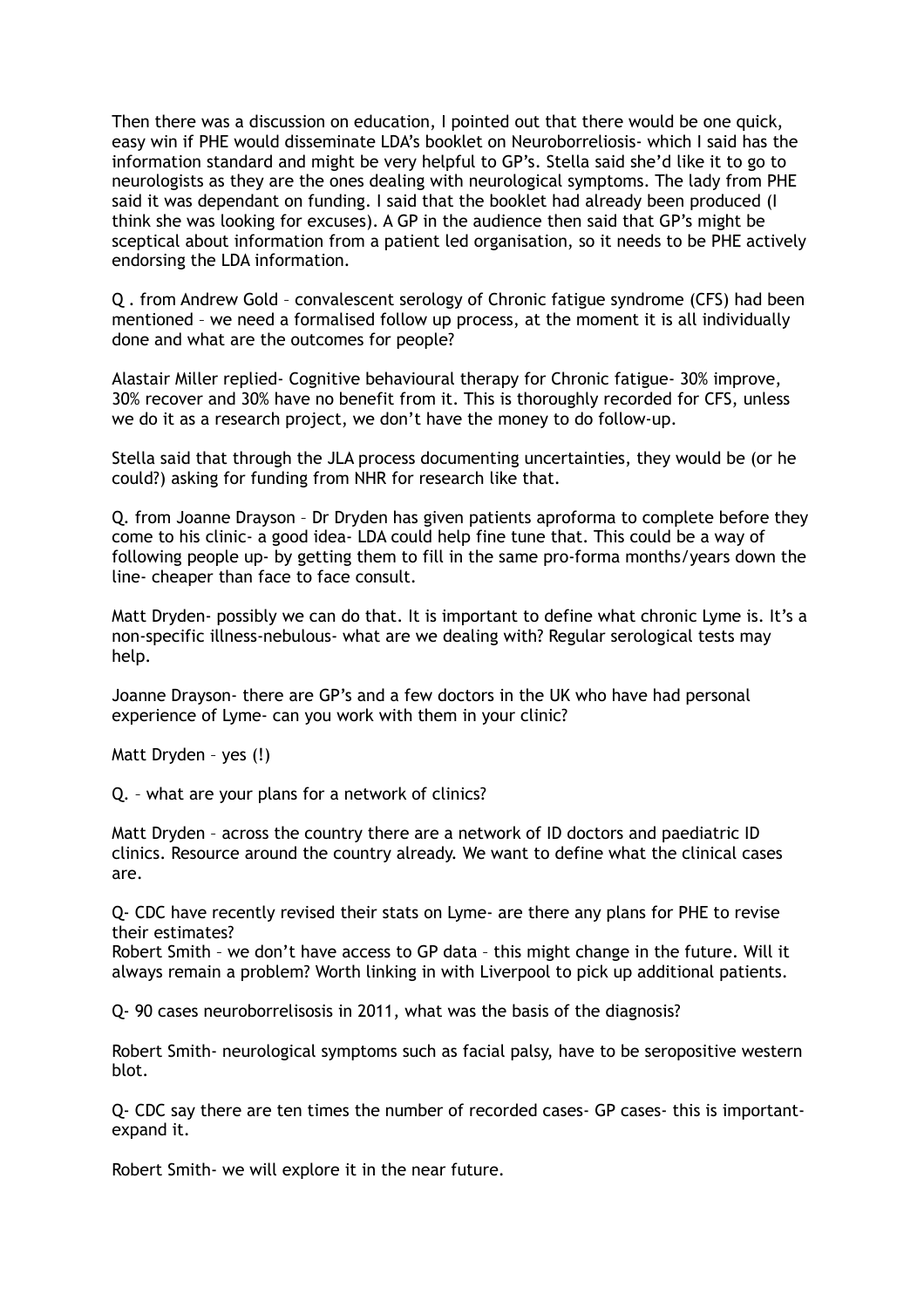Q – Germany are using the EM 'code' for looking at the numbers of cases.

Roger Evans- looking at GP practices- we think it is 5-10 times more than recorded numbers- we need hard data. Need to do a database search of Scottish hospitals. Will take 18 months to set up. Want to move it to the whole of Scotland- we need this data if we are going to put forward our case for funding, we can only do it if we have good epidemiological data.

Comment from GP- what about the read codes – use these, but some patients have a Lyme-like illness and some definitely have Lyme, sometimes reluctant to put a read code to a lyme-like case.

#### **Tim Brookes – future plans**

In the UK there are no guidelines. It would be useful to have a set of UK guidelines. Guidance should be clear with a flow chart for GP's, ID physicians. Each group of doctors will have a different take on it. It should be a dynamic document- needs constant updating. Unless we can take people from both sides with us, we won't have those guidelines- a challenge.

There will need to be a wide team- GP's, ID physicians, microbiologists, neurologists, rheumatologists, psychologists/psychiatrists, paediatricians, LDA and BADA.

Takes a long time- 2 years iterative process. Need to look at symptom association with different borrelia species. Plex machine- he wants to look at pattern of disease and using T cells, killer cells, boulder diagnostics. Tests need to be validated and cross referenced to clinical data. His dream study would be 2 parallel clinical studies following patients through their journey and the course of the disease (longitudinal) and cross sectional studies to help build up a picture.

Need help from clinicians and patients- patients have to consent. Can only do this together, it will be demanding.

Punch biopsies of skin needed. CSF (lumbar puncture) will be an important part of teh study. 5-10 years time we will be a lot further on. As Jackie said, it costs money. Needs big research grants from major funders, NIH, MRC etc- competitive to get funding. Even with good bids- don't necessarily get the money. Need an action plan, what is one? (this question was left hanging).

Q- from the floor- NICE guidelines, are we in danger of re-inventing the wheel- IDSA/EFNS?

Tim Brooks- EFNS guidelines are not v useful or helpful. NICE would be good but they have a long queue and backlog of work. We want to do it according to NICE principles so they are pseudo NICE, a compromise.

Q. from Joanne Drayson- were they aware of the work of Lyme research UK? Maybe Kate Bloor would be useful.

Tim Brooks- she had been invited to be on the panel, she said she could help when and if she was able.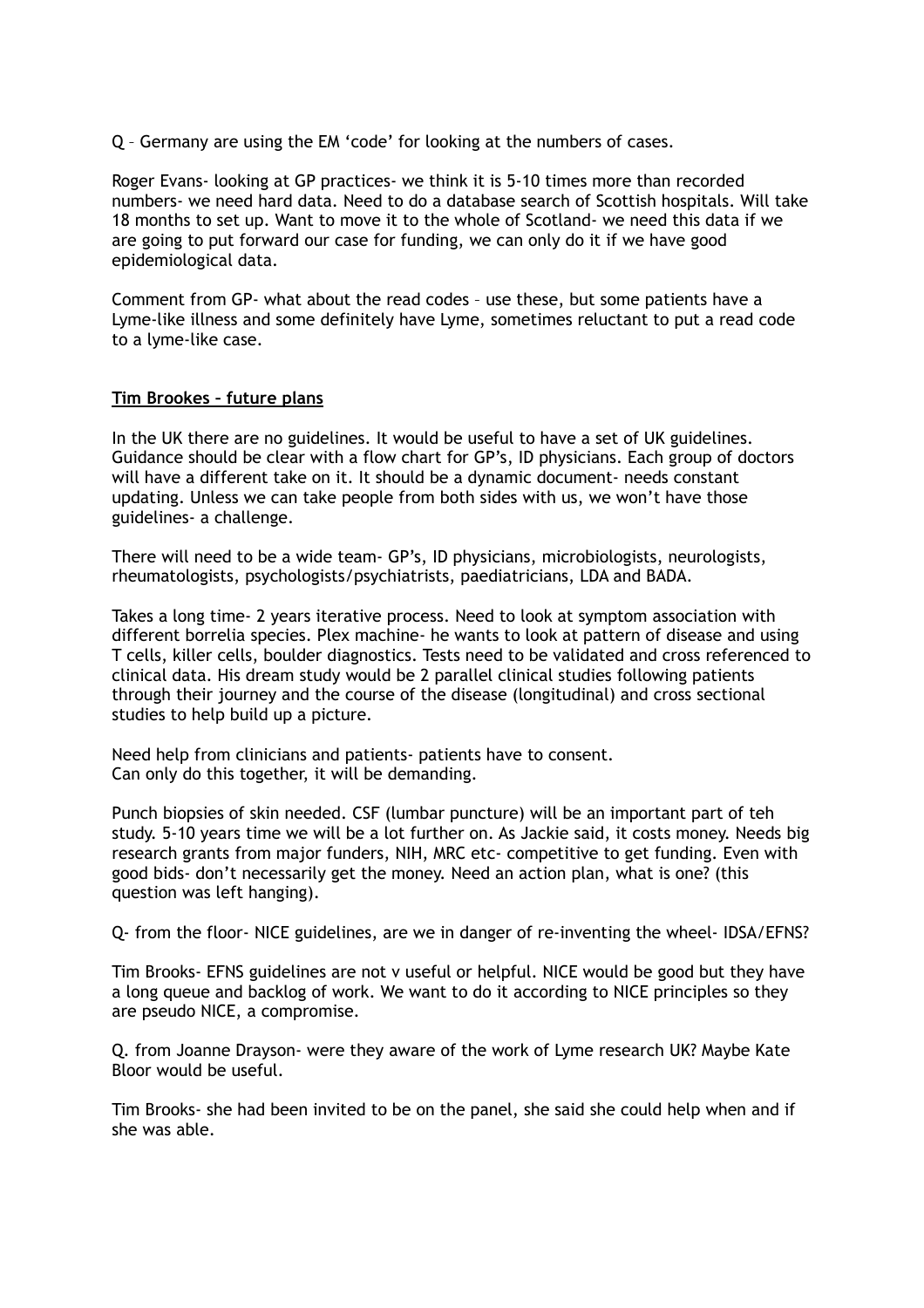Q from myself- I said it was a very good thing that Dr Drydens clinic was starting but I felt that knowledge in the UK still lagged behind that of some overseas Lyme doctors (said I was being treated by a doctor from America). Would they consider bringing in foreign doctors to work with them?

Tim Brooks- said they would if foreign doctors were using evidence based medicine, said it might be difficult to get them to participate as partners in studies- I said that is true, but they are not all quacks I felt the level of expertise far outstrips that of the UK and some such as my doctor were fairly conventional. Tim reiterated the need for evidence based medicine. *(my thoughts- define evidence based???, how much evidence is used currently in so called 'evidence based' medicine- sometimes very little!. I felt it best not to push this point further and the chair was pressing to move on)*

# **Lady Mar- concluding remarks**

*Borrelia burgdorferi* was very clever. We are all different- she hopes that the gulf has been narrowed a bit. She was reading about cyberchondria in the telegraph. Most people don't have this- they are not cyberchondriacs. She turned to Matt Dryden- Matt please keep your scientific curiosity. Policy makers- please fund this work and get sick people well. She remarked that the presentation of Roger Evans was good. It will be a long time before we get results- Tim confirmed this. Very interesting day, intense and there is a long way to go and a lot to learn. Information exchange. Do not forget the patients who are a huge source of knowledge.

# **Points of conversation that I had afterwards with Dr Dryden**

Dr Dryden came up to me to speak to me after the meeting. He asked about my doctor. I told him it was Dr X, he said he had heard of him (which I thought encouraging). He asked what the treatment regime was, told him pulsed combination oral antibiotics with antiprotozoals and biofilm/co-infection treatment. He asked if Dr X gave Steroids- I said NO!!! Never, totally contraindicated with Lyme. I said Dr X treats with conventional medicines, using the available published research but that he recognises that there is not much data on long term treatment and as such he treats patients empirically, and according to their response. He asked how do I know I wouldn't have improved anyway, with time (not on antibiotics). I said that I relapsed after a couple of weeks when stopping antibiotics.

We talked about culture of Borrelia- he doesn't know the details of the Inverness culture method but is interested in culture. I asked about the possibility of using ALS culture method, said they may be opening a lab in the Netherlands. He seemed interested- he said for research purposes (culturing different strains) and for diagnostic purposes. I suggested he contact Eva Sapi, he said he would email/phone her.

I asked would he consider re-treating patients with antibiotics if they were responding but relapsed after his 3 months were up. He said that would be interesting. I said he should bear in mind the JLA uncertainties and the fact that we don't know if chronic/persistent Lyme is active infection but it could be. He acknowledged that uncertainty.

I talked to him about the Abbott-Plex machine. Told him Dr X said he thought I had coinfections, Babesia, Bartonella, possibly Ehrlichia and Protomyxzoa rheumatica. He raised his eyebrows. I said I thought new machine was very promising. He said they hadn't found many co-infections so far but he conceded that they hadn't seen many patients to